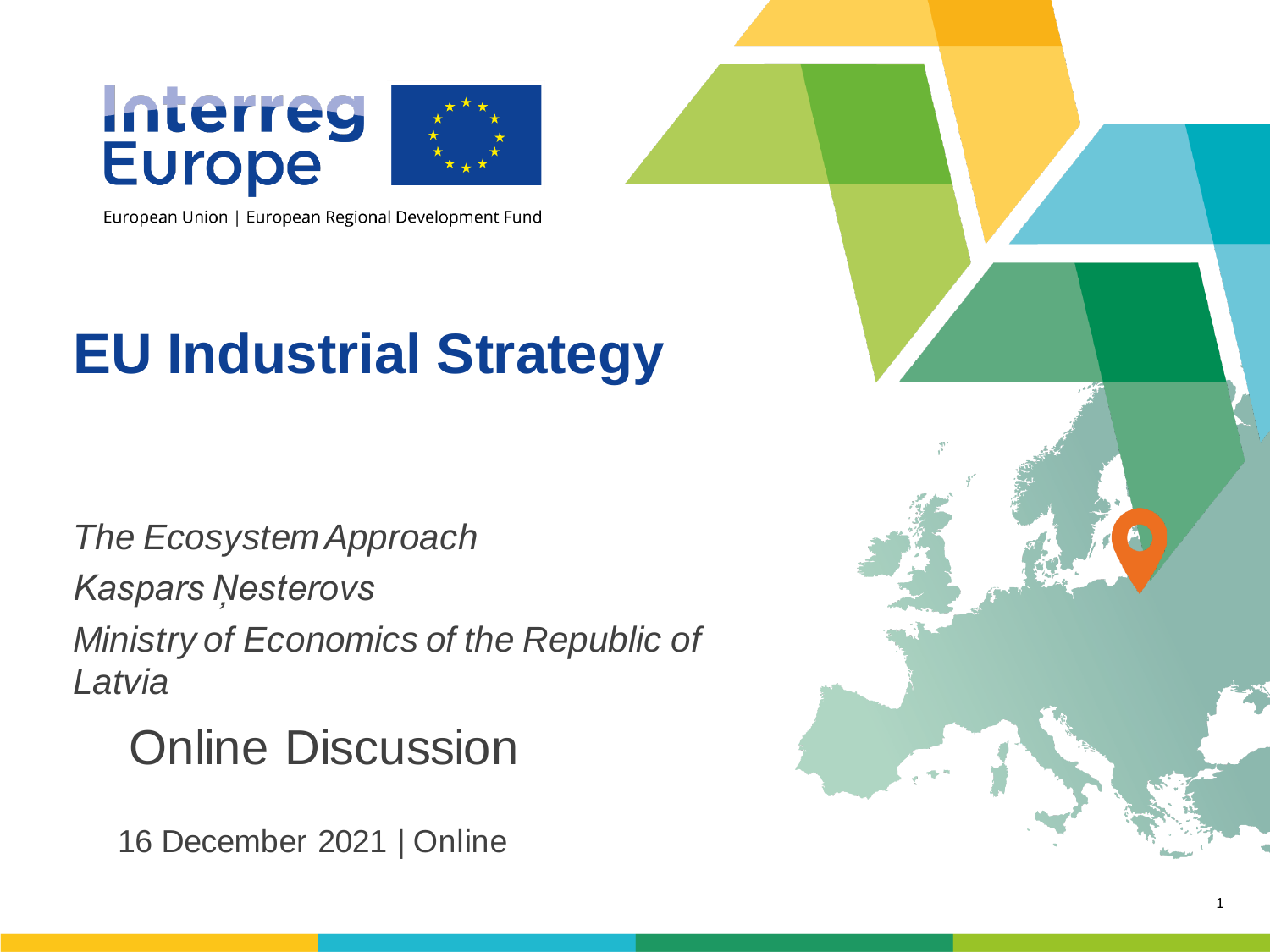# **INNO INDUSTRY Project**

- Improving innovation delivery of policies within 4.0 industry in Europe
- Economic contribution of the industry in the EU is declining
- Moving towards a smarter and more competitive industry
- **E** Improving regional and national policies
- Developing regional cluster policies to foster changes in the industry

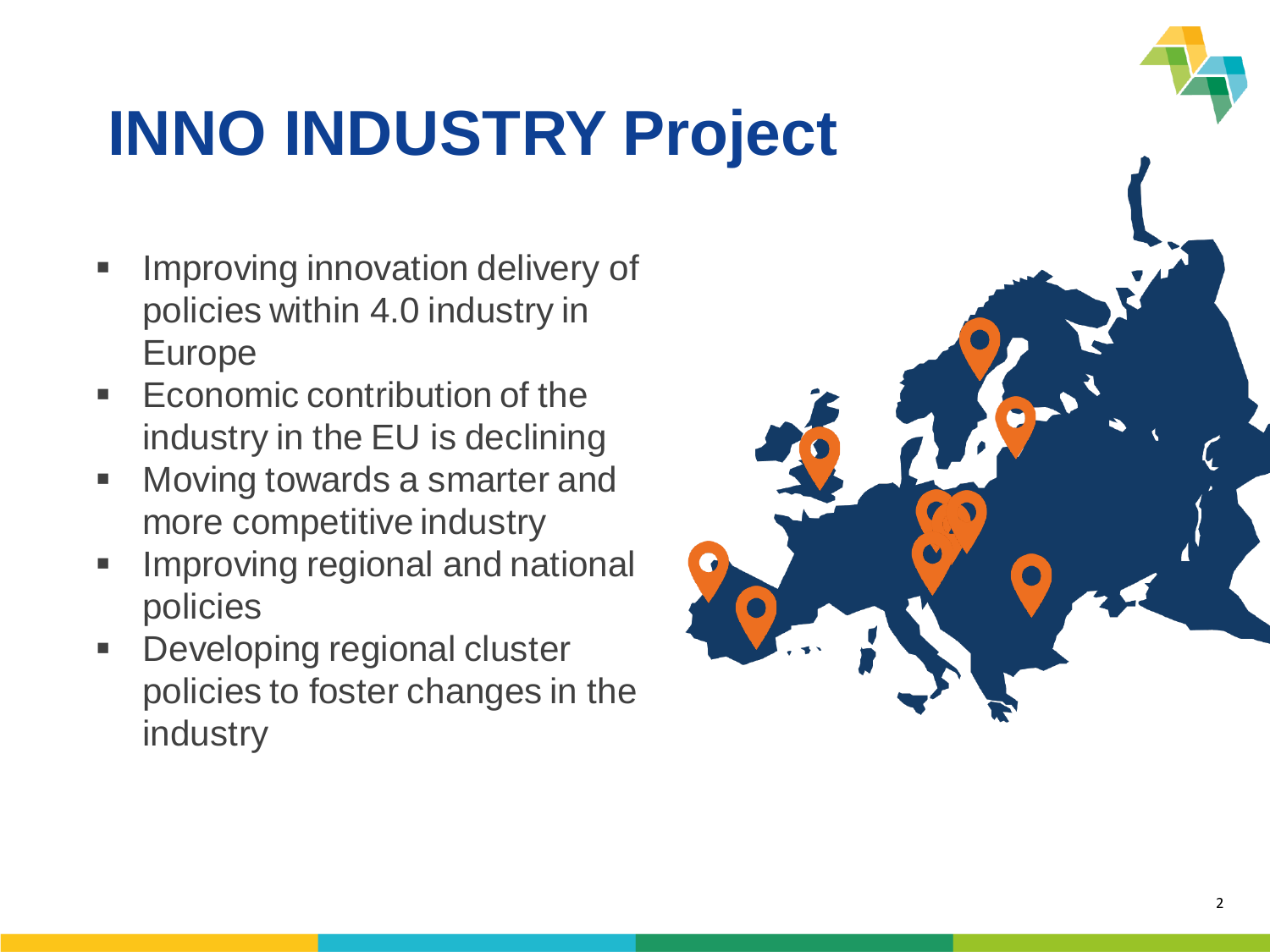## **Ecosystem approach in Latvia**



- Pilot project «Strategic ecosystem development»
- Strengthen collaboration between organizations (triple helix)
- Cultivate ecosystems in different sectors
- Increase innovations, improving infrastructure and legislation
- Defining competitive advantages and identifying future development of ecosystems
- Integration in GVC
- Attracting investments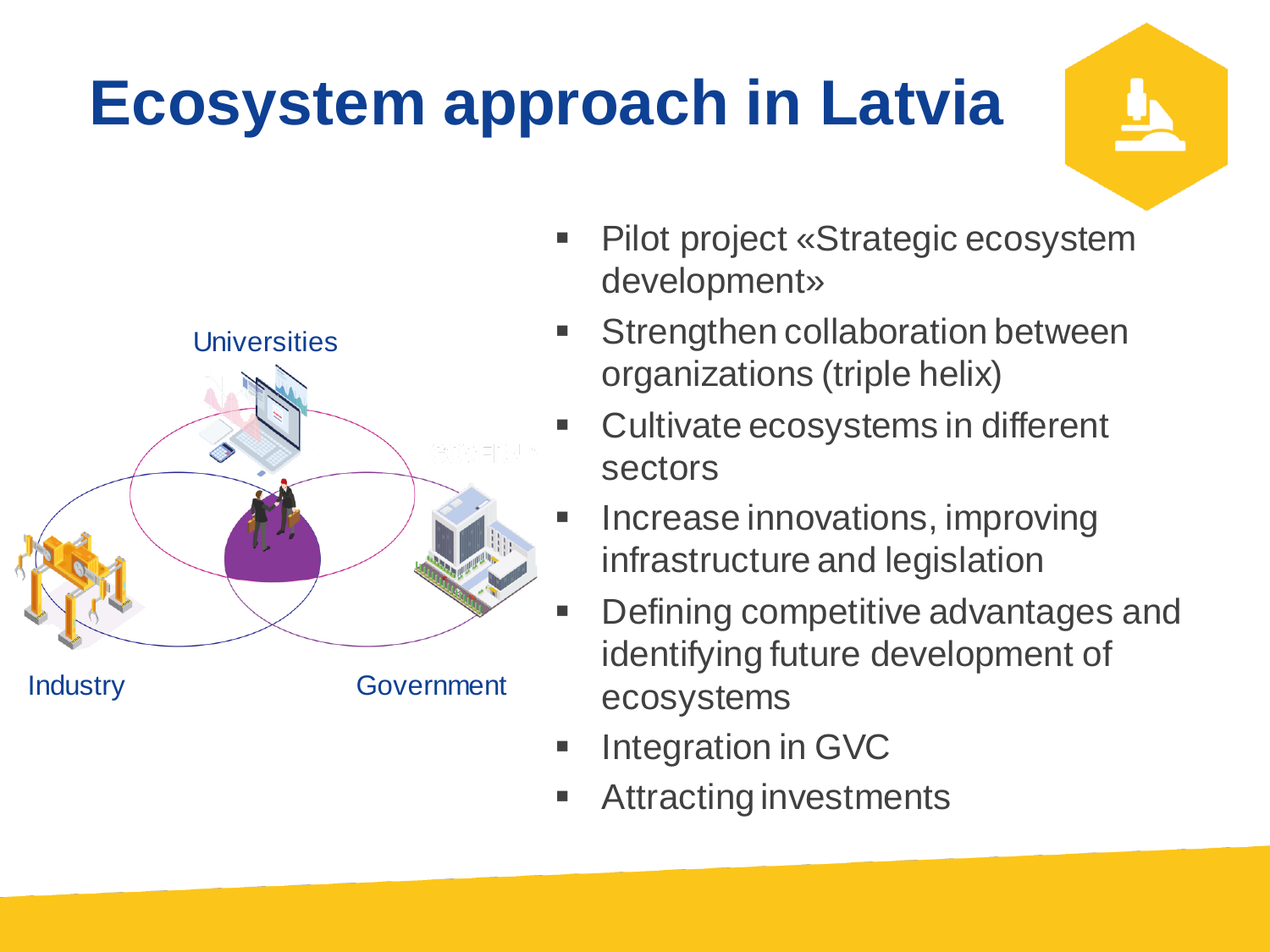# **Ecosystem development in Latvia**

- Pilot project set to foster value chains development in Latvia
- 8 step process for strategic development of ecosystems
- Identifying 3 pilot value chains (biomedicine, smart cities and smart materials)
- **Defining long-term vision for specific sectors**

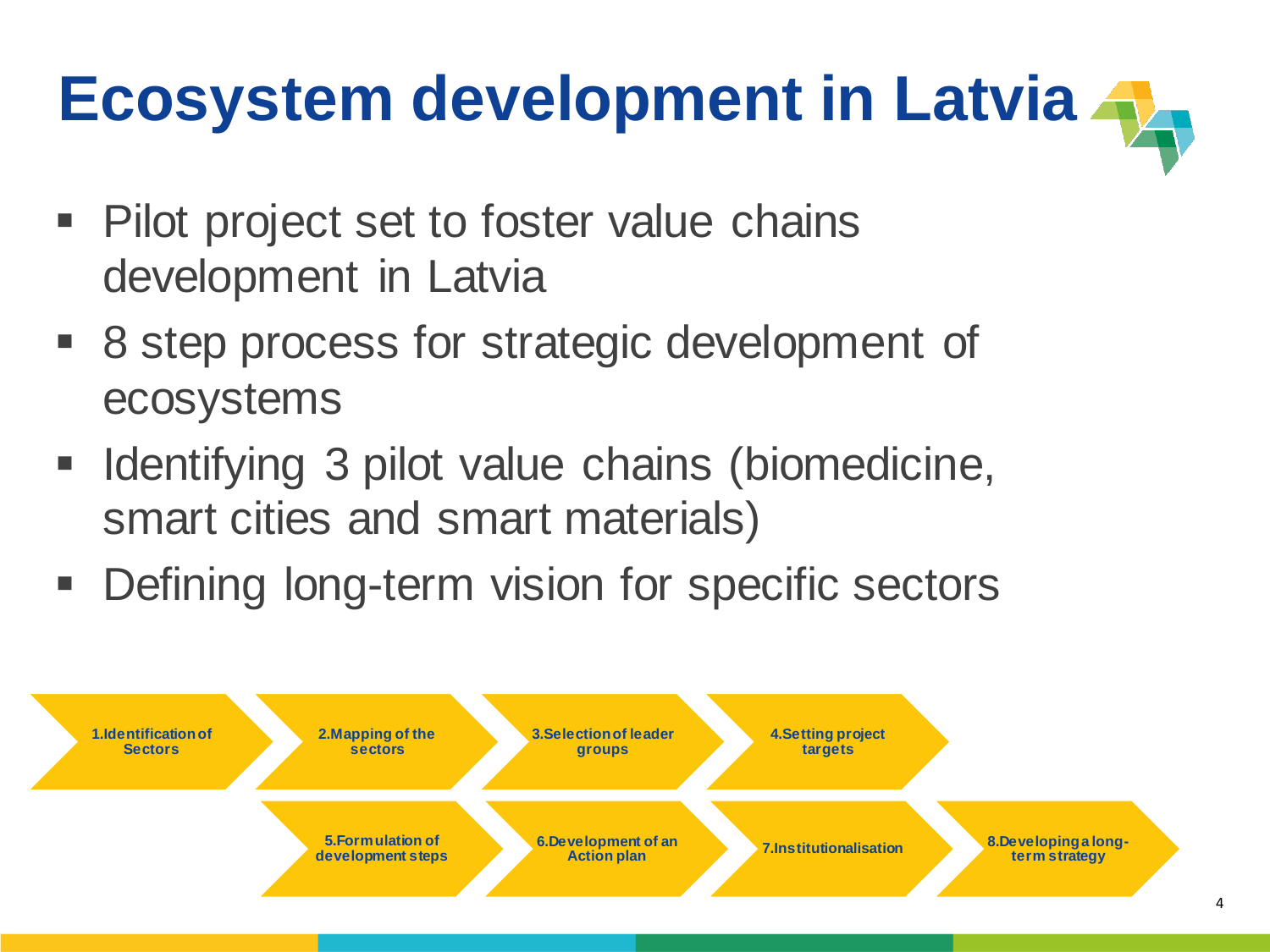## **New approach for (cross)sectoral cooperation**



**Facilitation** helps to enable cooperation among interconnected players of the specific ecosystem (triple helix) until ecosystem is mature to develop common long-term strategy of the ecosystem.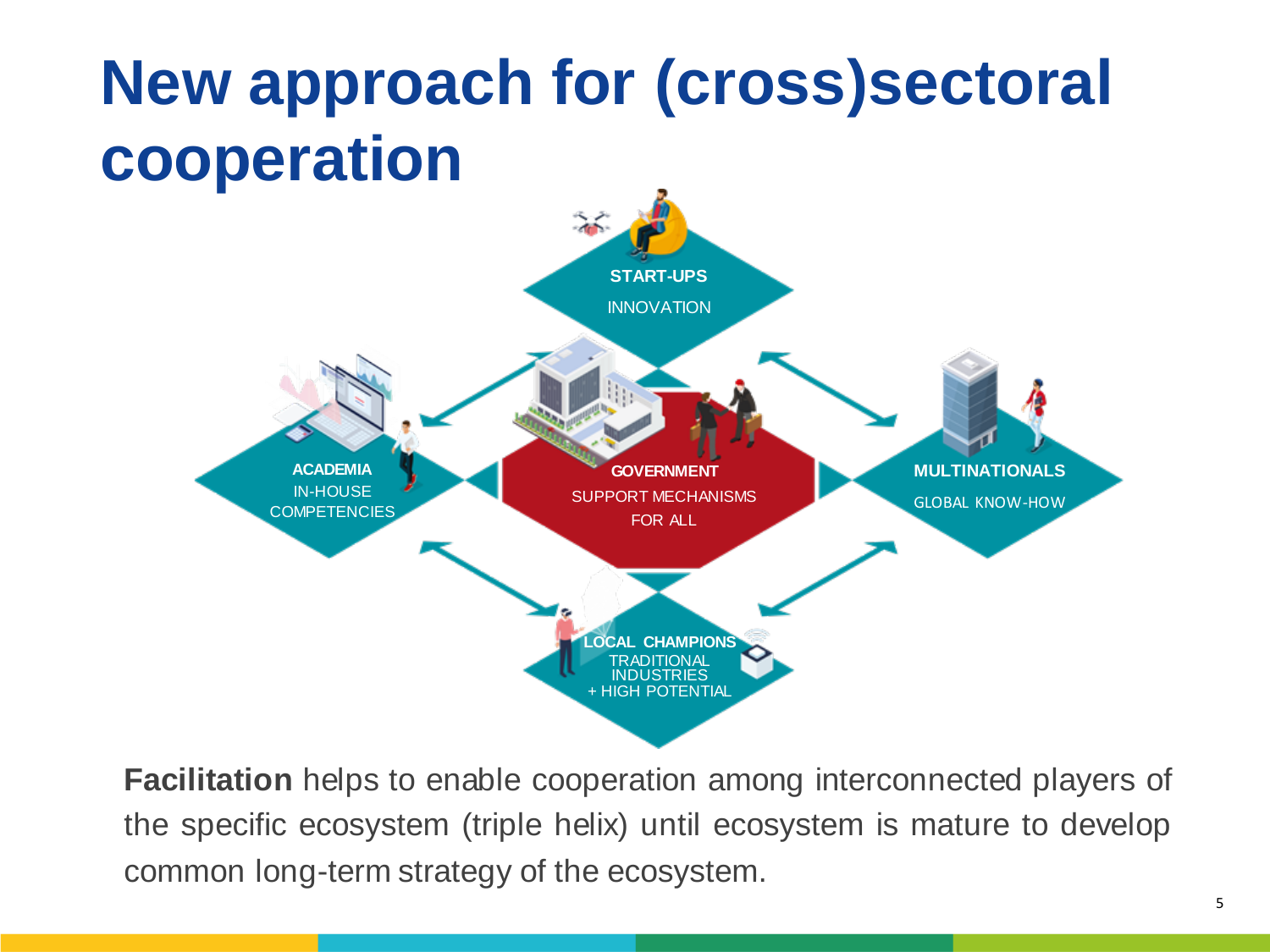### **Recommendations**



- **Great tool to increase cooperation between all** triple helix stakeholders
- Ecosystems can bring together the strongest cross-sectoral players
- Willingness to cooperate is a must
- Open collaboration vs competition
- **Ecosystems as a platform for communication**
- Self-proposition for attracting investments